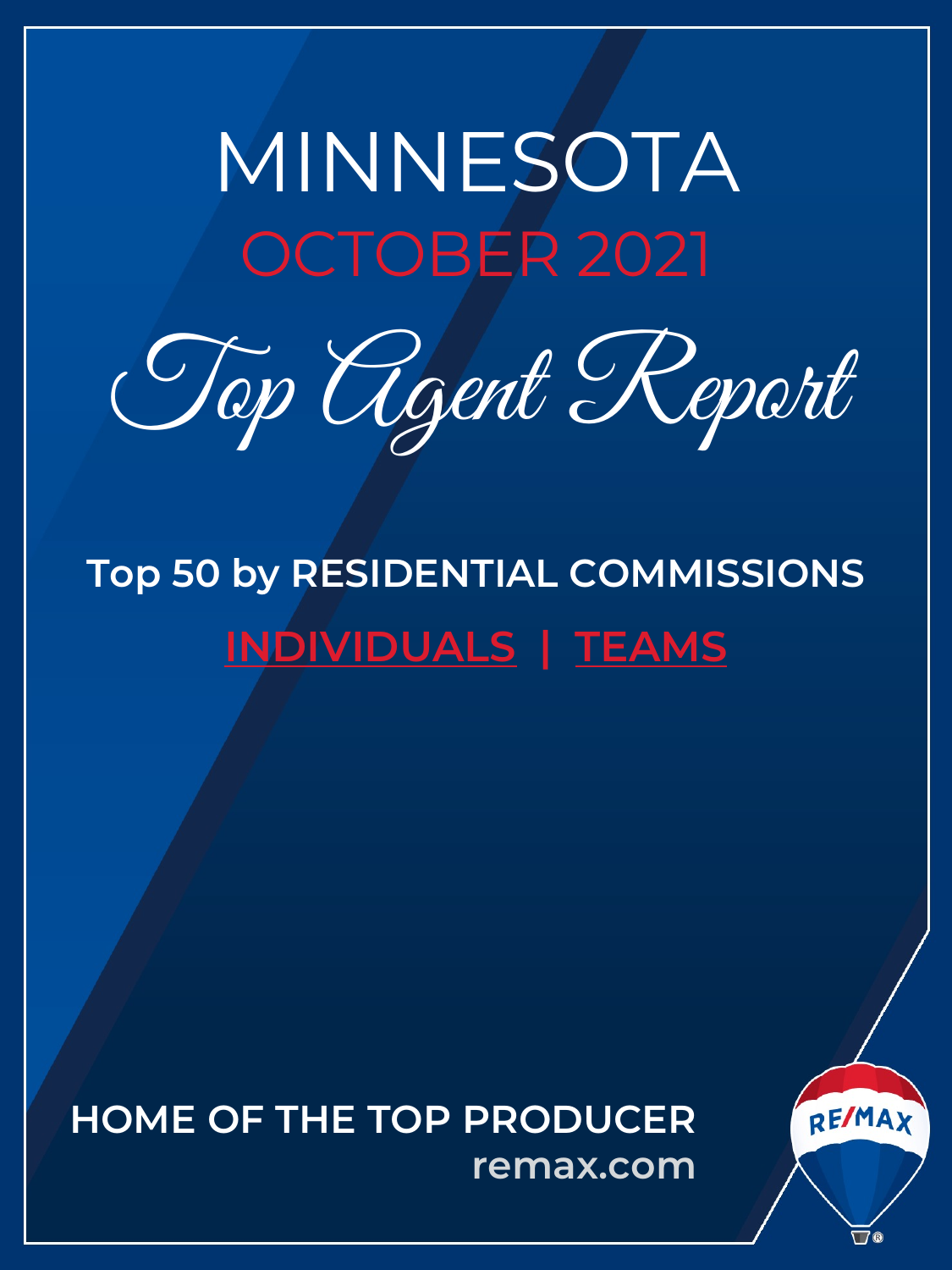## **TOP INDIVIDUAL AGENTS**

**OCTOBER 2021 | MINNESOTA |** *BASED ON RESIDENTIAL COMMISSIONS*

### **Name Company City** 1 Mark Abdel RE/MAX ADVANTAGE PLUS Savage 2 Chris Rooney RE/MAX PREFERRED Prior Lake 3 LeAnn Sather RE/MAX CONSULTANTS Loretto 4 Christopher Rich RE/MAX RESULTS Wayzata 5 Dianne Mobroten RE/MAX RESULTS Eden Prairie 6 Alyssa Sharpe RE/MAX LAKES AREA REALTY Nisswa 7 Brent Anderson RE/MAX LAKES AREA REALTY Nisswa 8 Kale Hassan RE/MAX RESULTS Shoreview 9 Rebecca O'Brien RE/MAX RESULTS Maple Grove 10 Brian Leonard RE/MAX RESULTS Plymouth 11 Mark Berthelsen RE/MAX RESULTS Woodbury 12 Sue Bott **RE/MAX PRODIGY** Two Harbors 13 Nicole Wang RE/MAX RESULTS Shoreview 14 Tom Little RE/MAX RESULTS Duluth 15 Wade Barslou RE/MAX TOTAL REALTY Blue Earth 16 Chris Siverhus RE/MAX SYNERGY Forest Lake 17 Rick Ruprecht RE/MAX RESULTS Andover 18 Regina Finkelstein RE/MAX RESULTS Eden Prairie 19 Mark Bartikoski RE/MAX RESULTS Eden Prairie 20 Cathy Carchedi RE/MAX SYNERGY North Branch 21 Bruce Hudoba RE/MAX PREFERRED Prior Lake 22 Paula O'Brien **RE/MAX RESULTS** Woodbury 23 Beth Richardson RE/MAX RESULTS St Paul 24 Tommy Anderson RE/MAX PREFERRED Prior Lake 25 Julie Gould **RE/MAX ADVANTAGE PLUS** Eagan

### **HOME OF TH[E TOP P](#page-0-0)RODUCER** remax.com

- Individual Agents, all areas of specialization, residential commissions only
- Based on commissions reported to the region on closed transactions from 10.1.2021 10.31.2021
- If you have questions regarding your ranking, contact your Office Administrator or Broker/Owner
- Minnesota Individual agent count = 1034

#### BACK TO TOP

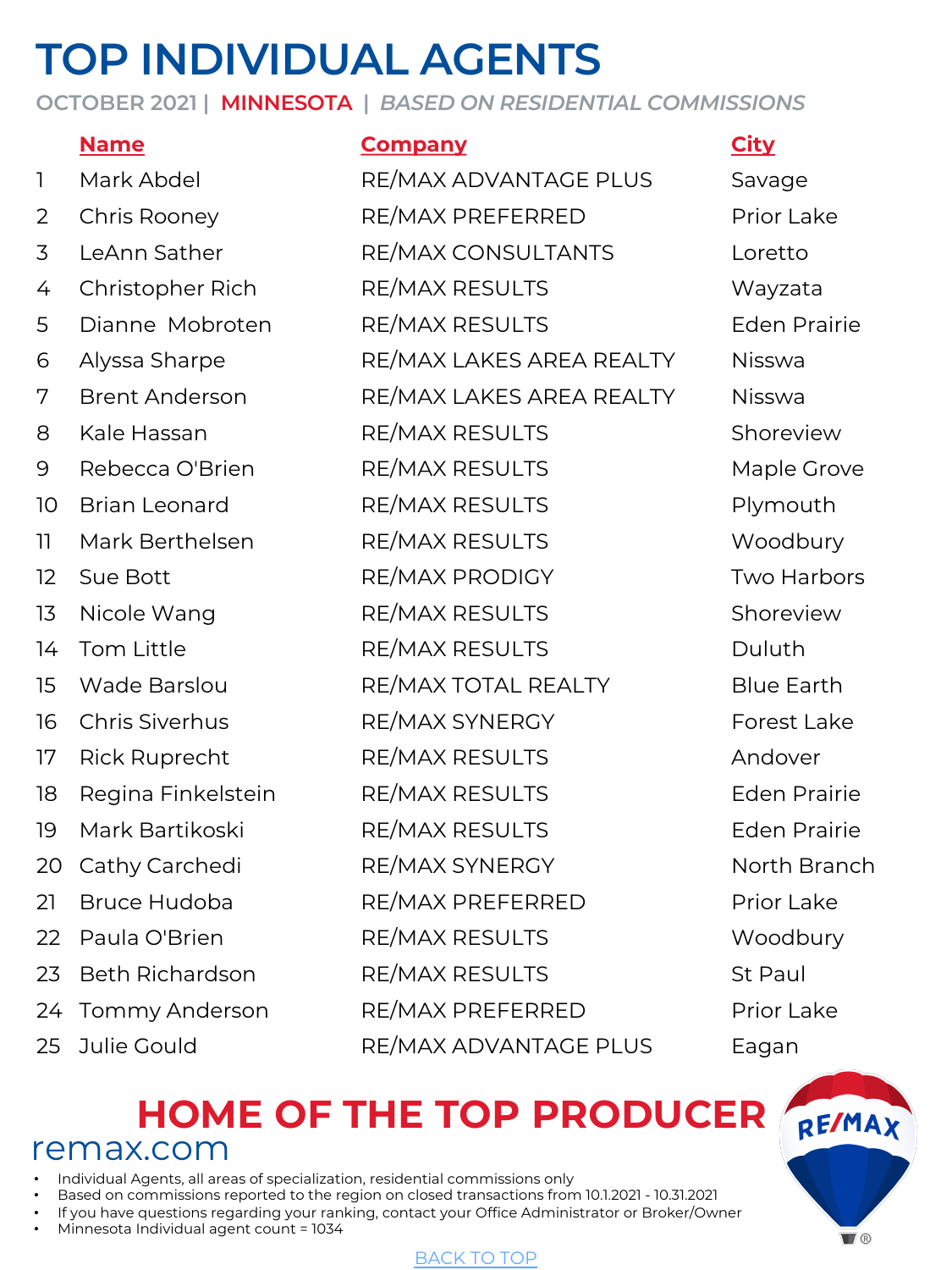## **TOP INDIVIDUAL AGENTS**

**OCTOBER 2021 | MINNESOTA |** *BASED ON RESIDENTIAL COMMISSIONS*

|    | <b>Name</b>            |
|----|------------------------|
| 26 | <b>Charles Brooks</b>  |
| 27 | John Peck              |
| 28 | <b>Wendy Carson</b>    |
| 29 | <b>Bill Bergeson</b>   |
| 30 | <b>Chris Lutter</b>    |
| 31 | Yu Jie Chen            |
| 32 | Robert Schmitz         |
| 33 | Lauren Peters          |
| 34 | Skip Halverson         |
| 35 | Virginia Gaspard       |
| 35 | Margo Higley           |
| 36 | Robert Davis           |
| 37 | Lisa Handley           |
| 38 | Sean McDonald          |
| 39 | Joel Hentges           |
| 40 | <b>Troy Sanders</b>    |
| 41 | Monica Jannetto        |
| 42 | Rebecca Simonton       |
| 43 | <b>Whitney Meester</b> |
| 44 | <b>Timothy Sheetz</b>  |
| 45 | Tricia Kroening        |
| 46 | Jesse Schneider        |
| 47 | John Canny             |
| 48 | Stephanie Boegeman     |
| 49 | Lisa Dorn              |
| 50 | Scott Swennes          |

RE/MAX RESULTS Woodbury RE/MAX RESULTS Shoreview RE/MAX RESULTS Apple Valley RE/MAX SYNERGY Forest Lake RE/MAX RESULTS Maple Grove RE/MAX RESULTS Eden Prairie RE/MAX RESULTS Apple Valley RE/MAX PREFERRED Prior Lake RE/MAX RESULTS St. Cloud RE/MAX RESULTS Eden Prairie RE/MAX RESULTS Eden Prairie RE/MAX RESULTS Wayzata RE/MAX ADVANTAGE PLUS Eagan RE/MAX LAKES AREA REALTY Longville RE/MAX ADVANTAGE PLUS Orono RE/MAX RESULTS Plymouth RE/MAX RESULTS Woodbury RE/MAX RESULTS Brooklyn Park RE/MAX ADVANTAGE PLUS Lakeville RE/MAX RESULTS St Paul RE/MAX RESULTS Duluth RE/MAX ADVANTAGE PLUS Shakopee RE/MAX ADVANTAGE PLUS Shakopee RE/MAX RESULTS Maple Grove RE/MAX RESULTS Mendota Heights Scott Swennes RE/MAX RESULTS Plymouth

### **Name Company City**

### **HOME OF TH[E TOP P](#page-0-0)RODUCER** remax.com

- Individual Agents, all areas of specialization, residential commissions only
- Based on commissions reported to the region on closed transactions from 10.1.2021 10.31.2021
- If you have questions regarding your ranking, contact your Office Administrator or Broker/Owner
- Minnesota Individual agent count = 1034

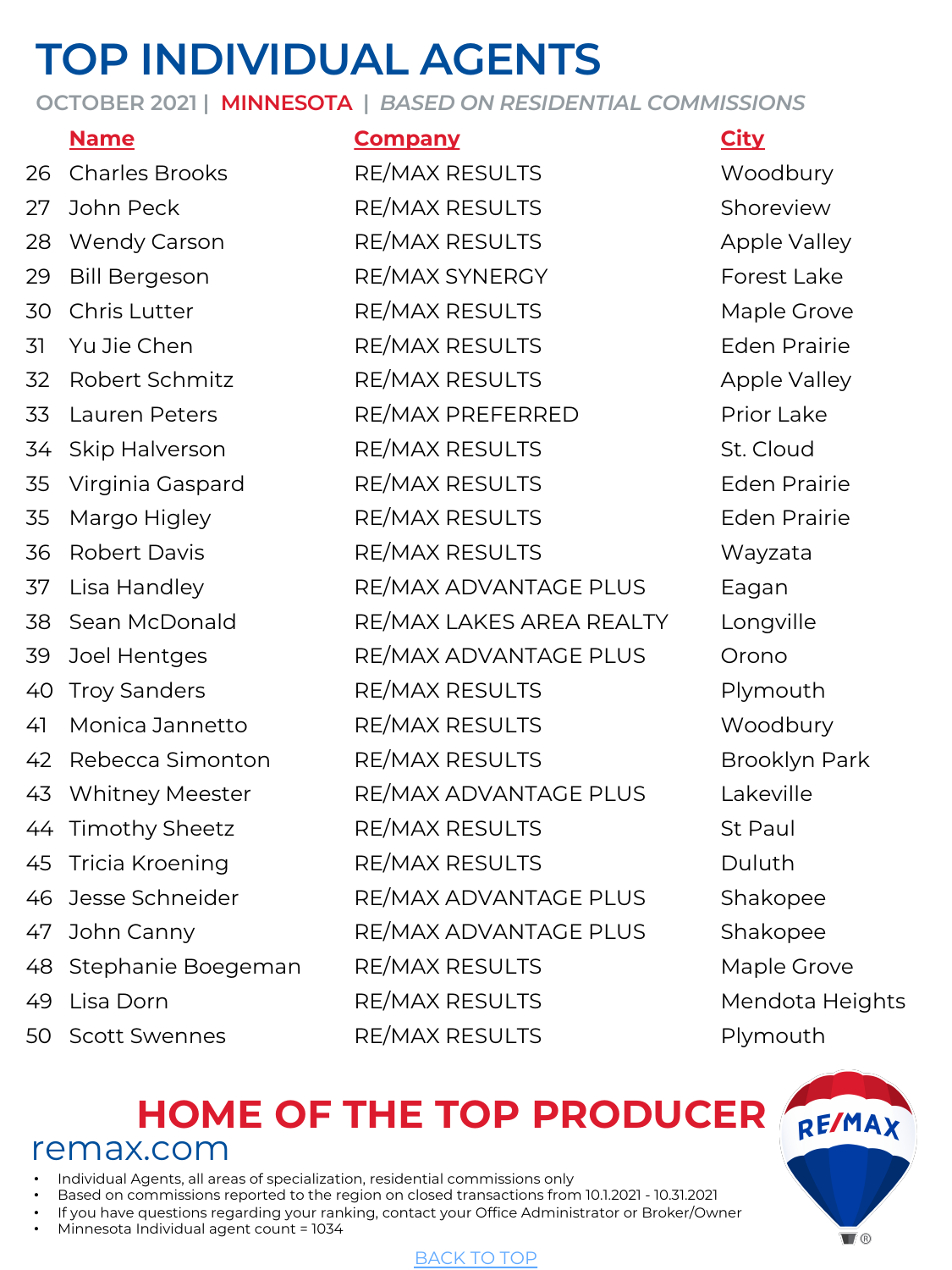### **TOP TEAMS**

### **OCTOBER 2021 | MINNESOTA |** *BASED ON RESIDENTIAL COMMISSIONS*

|    | <b>Team Leader</b>    | <b>Team Name</b>                                    | <b>Company</b>           | <b>City</b>      |
|----|-----------------------|-----------------------------------------------------|--------------------------|------------------|
| 1  | Ryan O'Neill          | The Minnesota Real Estate Team                      | RE/MAX ADVANTAGE PLUS    | Bloomington      |
| 2  | Kerby Skurat          | Kerby & Cristina Real Estate Experts RE/MAX RESULTS |                          | Plymouth         |
| 3  | Beth Nordaune         | Enclave Team                                        | <b>RE/MAX RESULTS</b>    | Rochester        |
| 4  | Ryan Fischer          | The PRO Team                                        | <b>RE/MAX RESULTS</b>    | Edina            |
| 5  | Samuel Steadman       | Team Steady                                         | RE/MAX RESULTS           | Minneapolis      |
| 6  | Jon D. Jondahl        | Jon D. Jondahl Group                                | RE/MAX RESULTS           | Andover          |
| 7  | Robin Gwaltney        | <b>Gwaltney Group</b>                               | RE/MAX RESULTS           | Rochester        |
| 8  | Samantha Hancock      | The Hancock Group                                   | RE/MAX ADVANTAGE PLUS    | Chanhassen       |
| 9  | Benjamin Johnson      | Real Estate Nation Team                             | RE/MAX RESULTS           | Wayzata          |
| 10 | Kyle Babcock          | Our Team                                            | RE/MAX RESULTS           | Woodbury         |
| 11 | Lane Larson           | Monson and Larson Group                             | RE/MAX RESULTS           | Plymouth         |
| 12 | Wade Hanson           | Wade Hanson & Associates                            | RE/MAX RESULTS           | Woodbury         |
| 13 | Dan Terrell           | The Home Team                                       | RE/MAX DYNAMIC AGENTS    | Mankato          |
| 14 | William Huffman       | A Good Life Group                                   | RE/MAX RESULTS           | Maple Grove      |
| 15 | <b>Brandon Hedges</b> | <b>Barker Hedges Group</b>                          | RE/MAX RESULTS           | Eagan            |
| 16 | Jeffrey Schulz        | Jeff Schulz Team                                    | RE/MAX ADVANTAGE PLUS    | Waconia          |
| 17 | Denel Ihde-Sparks     | Denel Ihde-Sparks Team                              | RE/MAX RESULTS           | Rochester        |
| 18 | Mark Pietig           | Pietig Properties Group                             | RE/MAX LAKES AREA REALTY | Nisswa           |
| 19 | Lori Mickelson        | The Mickelson Team                                  | RE/MAX RESULTS           | Rochester        |
| 20 | Marti Estey           | Reidell Estey and Associates                        | RE/MAX RESULTS           | St Paul          |
| 21 | John Wichmann         | John Wichmann                                       | RE/MAX ADVANTAGE PLUS    | Victoria         |
| 22 | Charles Carstensen    | Carstensen Team                                     | RE/MAX RESULTS           | <b>Elk River</b> |
| 23 | Michelle Lundeen      | Team Lundeen                                        | <b>RE/MAX RESULTS</b>    | Cambridge        |
| 24 | Jeffrey Vanderlinde   | Vanderlinde Group                                   | RE/MAX EDGE              | Delano           |
| 25 | Lyman Jenkins         | The Jenkins Real Estate Team                        | <b>RE/MAX RESULTS</b>    | Andover          |

### **HOME OF TH[E TOP P](#page-0-0)RODUCER REMAX** remax.com

- Team Leaders, ranked by team total, all areas of specialization, residential commissions only.
- Based on commissions reported to the region on closed transactions from 10.1.2021 10.31.2021
- If you have questions regarding your ranking, contact your Office Administrator or Broker/Owner
- Minnesota Team count = 257

#### BACK TO TOP